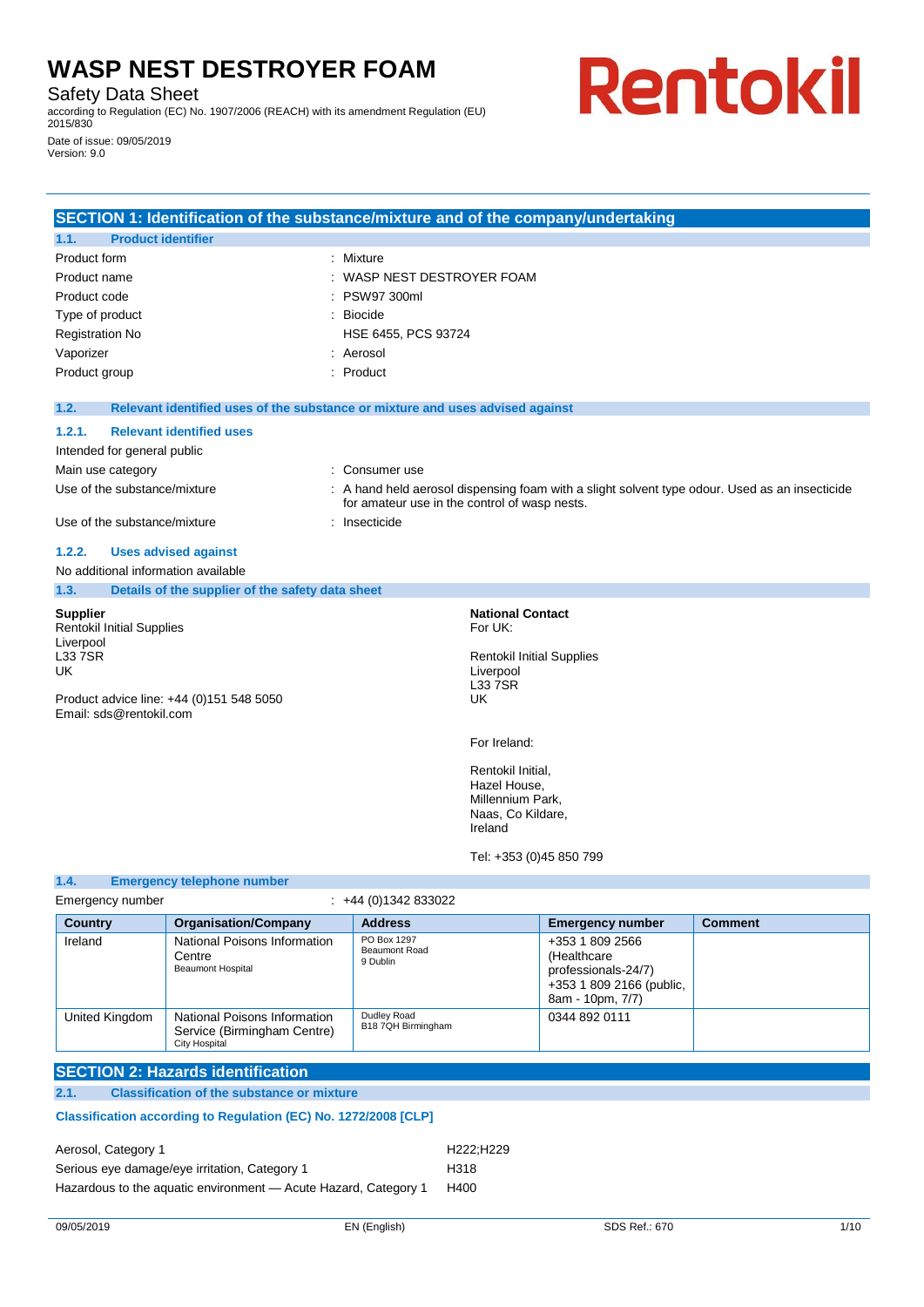## Safety Data Sheet

according to Regulation (EC) No. 1907/2006 (REACH) with its amendment Regulation (EU) 2015/830

Hazardous to the aquatic environment — Chronic Hazard, Category 1 H410

Full text of H statements : see section 16

#### **Adverse physicochemical, human health and environmental effects**

No additional information available

| 2.2. | <b>Label elements</b>                                      |                                                                                                                                                                                                                                                                                                                                                                                                                                                                                                                                                                                                                                                                                                                                                                                                                                      |  |  |
|------|------------------------------------------------------------|--------------------------------------------------------------------------------------------------------------------------------------------------------------------------------------------------------------------------------------------------------------------------------------------------------------------------------------------------------------------------------------------------------------------------------------------------------------------------------------------------------------------------------------------------------------------------------------------------------------------------------------------------------------------------------------------------------------------------------------------------------------------------------------------------------------------------------------|--|--|
|      | Labelling according to Regulation (EC) No. 1272/2008 [CLP] |                                                                                                                                                                                                                                                                                                                                                                                                                                                                                                                                                                                                                                                                                                                                                                                                                                      |  |  |
|      | Hazard pictograms (CLP)                                    | GHS02<br>GHS05<br>GHS09                                                                                                                                                                                                                                                                                                                                                                                                                                                                                                                                                                                                                                                                                                                                                                                                              |  |  |
|      | Signal word (CLP)                                          | Danger                                                                                                                                                                                                                                                                                                                                                                                                                                                                                                                                                                                                                                                                                                                                                                                                                               |  |  |
|      | Hazardous ingredients                                      | Sodium N-lauroylsarcosinate                                                                                                                                                                                                                                                                                                                                                                                                                                                                                                                                                                                                                                                                                                                                                                                                          |  |  |
|      | Hazard statements (CLP)                                    | : H222 - Extremely flammable aerosol.<br>H229 - Pressurised container: May burst if heated.<br>H318 - Causes serious eye damage.<br>H410 - Very toxic to aquatic life with long lasting effects.                                                                                                                                                                                                                                                                                                                                                                                                                                                                                                                                                                                                                                     |  |  |
|      | Precautionary statements (CLP)                             | P101 - If medical advice is needed, have product container or label at hand.<br>P102 - Keep out of reach of children.<br>P210 - Keep away from heat, hot surfaces, sparks, open flames and other ignition sources<br>No smoking.<br>P211 - Do not spray on an open flame or other ignition source.<br>P251 - Do not pierce or burn, even after use<br>P273 - Avoid release to the environment.<br>P305+P351+P338 - IF IN EYES: Rinse cautiously with water for several minutes. Remove<br>contact lenses, if present and easy to do. Continue rinsing.<br>P410+P412 - Protect from sunlight. Do not expose to temperatures exceeding 50 °C/122 °F.<br>P501 - Dispose of contents/container to normal household waste. However if used in a place of<br>work any product and empty container must be disposed of as controlled waste. |  |  |
|      | <b>EUH-statements</b>                                      | EUH066 - Repeated exposure may cause skin dryness or cracking.                                                                                                                                                                                                                                                                                                                                                                                                                                                                                                                                                                                                                                                                                                                                                                       |  |  |
| UFI  |                                                            | 9A5W-80RD-W00P-G56C                                                                                                                                                                                                                                                                                                                                                                                                                                                                                                                                                                                                                                                                                                                                                                                                                  |  |  |

#### **2.3. Other hazards**

No additional information available

## **SECTION 3: Composition/information on ingredients**

#### **3.1. Substances**

Not applicable

#### **3.2. Mixtures**

| <b>Name</b>                                                                                                                                                                                                                                                                                                                                                                                                                  | <b>Product identifier</b>                                                  | $\frac{9}{6}$ | <b>Classification according to</b><br><b>Regulation (EC) No.</b><br>1272/2008 [CLP]        |
|------------------------------------------------------------------------------------------------------------------------------------------------------------------------------------------------------------------------------------------------------------------------------------------------------------------------------------------------------------------------------------------------------------------------------|----------------------------------------------------------------------------|---------------|--------------------------------------------------------------------------------------------|
| Petroleum gases, liquefied; Petroleum gas; [A complex<br>combination of hydrocarbons produced by the distillation of<br>crude oil. It consists of hydrocarbons having carbon numbers<br>predominantly in the range of C3 through C7 and boiling in the<br>range of approximately-40 $^{\circ}$ C to 80 $^{\circ}$ C (-40 $^{\circ}$ F to 176 $^{\circ}$ F).]<br>substance with national workplace exposure limit(s) (GB, IE) | (CAS-No.) 68476-85-7<br>(EC-No.) 270-704-2<br>(EC Index-No.) 649-202-00-6  | $>= 5$        | Flam. Gas 1, H220<br>Press. Gas (Lig.), H280                                               |
| Sodium N-lauroylsarcosinate                                                                                                                                                                                                                                                                                                                                                                                                  | (CAS-No.) 137-16-6<br>(EC-No.) 205-281-5<br>(REACH-no) 01-2119527780-39    | $4 - 5$       | Acute Tox. 2 (Inhalation: dust, mist),<br>H330<br>Skin Irrit. 2, H315<br>Eye Dam. 1, H318  |
| Tetramethrin                                                                                                                                                                                                                                                                                                                                                                                                                 | (CAS-No.) 7696-12-0<br>(EC-No.) 231-711-6                                  | 0.326         | Aquatic Acute 1, H400 (M=100)<br>Aquatic Chronic 1, H410 (M=100)                           |
| Sodium nitrite                                                                                                                                                                                                                                                                                                                                                                                                               | (CAS-No.) 7632-00-0<br>(EC-No.) 231-555-9<br>(EC Index-No.) 007-010-00-4   | $0.1 - 0.5$   | Ox. Sol. 3, H272<br>Acute Tox. 3 (Oral), H301<br>Eye Dam. 1, H318<br>Aquatic Acute 1, H400 |
| Cocodimethyl Amine Oxide                                                                                                                                                                                                                                                                                                                                                                                                     | (CAS-No.) 308062-28-4<br>(EC-No.) 931-292-6<br>(REACH-no) 01-2119490061-47 | $0.1 - 0.5$   | Skin Irrit. 2, H315<br>Eye Dam. 1, H318<br>Aquatic Acute 1, H400                           |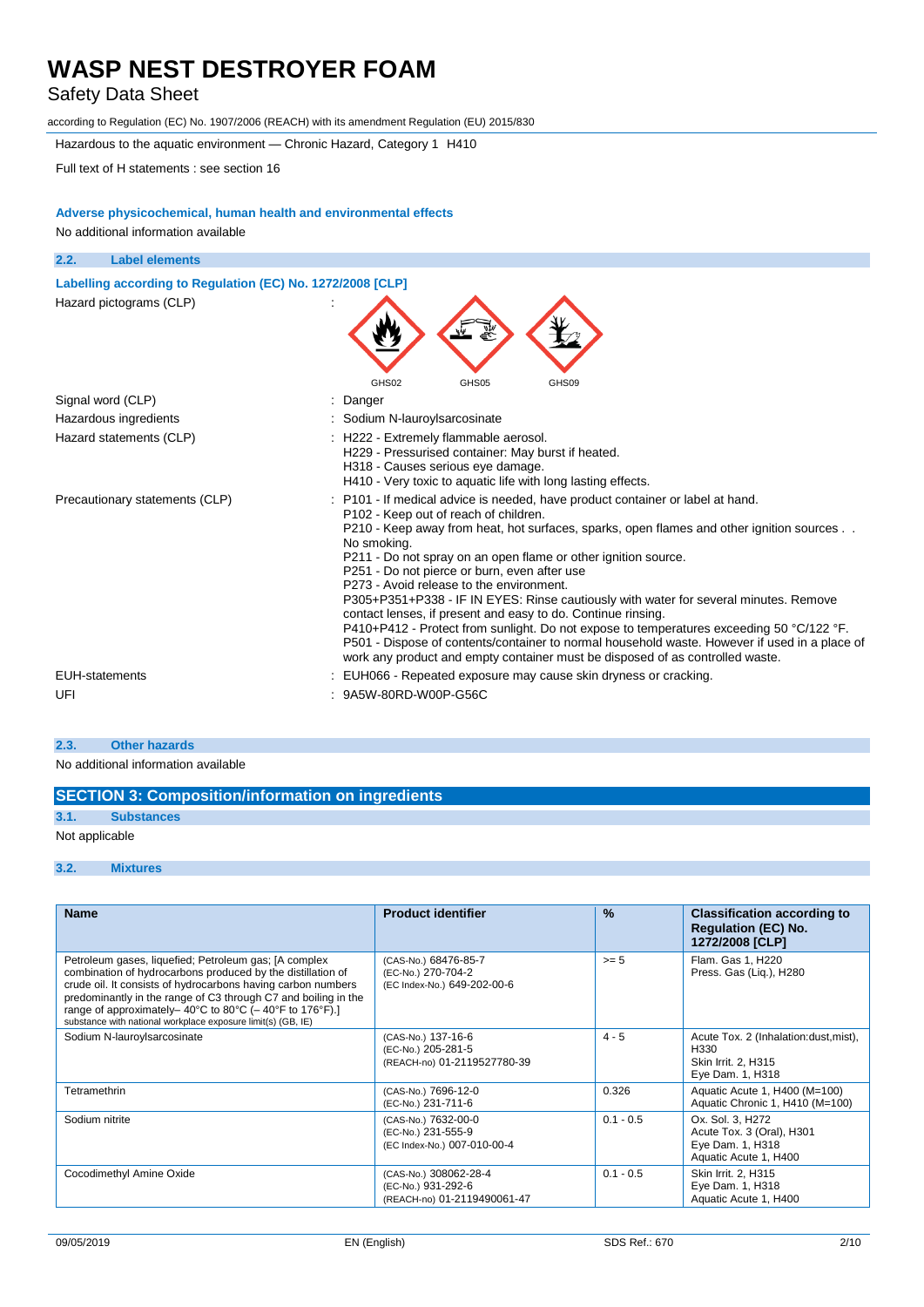## Safety Data Sheet

according to Regulation (EC) No. 1907/2006 (REACH) with its amendment Regulation (EU) 2015/830

| 1R-trans phenothrin                                                                                                                                  | (CAS-No.) 26046-85-5<br>(EC-No.) 247-431-2                              | 0.105  | Aquatic Acute 1, H400 (M=100)<br>Aquatic Chronic 1, H410            |
|------------------------------------------------------------------------------------------------------------------------------------------------------|-------------------------------------------------------------------------|--------|---------------------------------------------------------------------|
| 1.3-butadiene: buta-1.3-diene<br>substance with a Community workplace exposure limit<br>substance with national workplace exposure limit(s) (GB, IE) | (CAS-No.) 106-99-0<br>(EC-No.) 203-450-8<br>(EC Index-No.) 601-013-00-X | < 0.01 | Flam. Gas 1, H220<br>Press, Gas<br>Muta, 1B, H340<br>Carc. 1A. H350 |

#### Full text of H-statements: see section 16

| <b>SECTION 4: First aid measures</b>                                |                                                                                                                                                                               |
|---------------------------------------------------------------------|-------------------------------------------------------------------------------------------------------------------------------------------------------------------------------|
| <b>Description of first aid measures</b><br>4.1.                    |                                                                                                                                                                               |
| First-aid measures general                                          | : Never give anything by mouth to an unconscious person. If you feel unwell, seek medical<br>advice (show the label where possible).                                          |
| First-aid measures after inhalation                                 | : Remove person to fresh air and keep comfortable for breathing.                                                                                                              |
| First-aid measures after skin contact                               | Remove affected clothing and wash all exposed skin area with mild soap and water, followed<br>by warm water rinse.                                                            |
| First-aid measures after eye contact                                | Rinse cautiously with water for several minutes. Remove contact lenses, if present and easy to<br>do. Continue rinsing. Immediately call a POISON CENTRE or doctor/physician. |
| First-aid measures after ingestion                                  | Rinse mouth. Do NOT induce vomiting. Obtain emergency medical attention.                                                                                                      |
| 4.2.<br>Most important symptoms and effects, both acute and delayed |                                                                                                                                                                               |
| Symptoms/effects                                                    | : Not expected to present a significant hazard under anticipated conditions of normal use.                                                                                    |
| Symptoms/effects after inhalation                                   | May cause respiratory irritation.                                                                                                                                             |
| Symptoms/effects after skin contact                                 | May cause moderate irritation.                                                                                                                                                |
| Symptoms/effects after eye contact                                  | : Causes serious eye damage.                                                                                                                                                  |
| 4.3.                                                                | Indication of any immediate medical attention and special treatment needed                                                                                                    |

Treat symptomatically. Further information on all Rentokil Initial formulations is lodged with the local National Poisons Information Service.

|        | <b>SECTION 5: Firefighting measures</b>                             |                                                                                                                                                                          |
|--------|---------------------------------------------------------------------|--------------------------------------------------------------------------------------------------------------------------------------------------------------------------|
| 5.1.   | <b>Extinguishing media</b>                                          |                                                                                                                                                                          |
|        | Suitable extinguishing media                                        | : Foam. Water spray.                                                                                                                                                     |
|        |                                                                     |                                                                                                                                                                          |
|        | Unsuitable extinguishing media                                      | : Do not use carbon dioxide. Do not use dry chemical powder.                                                                                                             |
| 5.2.   | Special hazards arising from the substance or mixture               |                                                                                                                                                                          |
|        | No additional information available                                 |                                                                                                                                                                          |
| 5.3.   | <b>Advice for firefighters</b>                                      |                                                                                                                                                                          |
|        | Firefighting instructions                                           | : Use water spray or fog for cooling exposed containers. Exercise caution when fighting any<br>chemical fire. Prevent fire fighting water from entering the environment. |
|        | Protection during firefighting                                      | Do not enter fire area without proper protective equipment, including respiratory protection.                                                                            |
|        | <b>SECTION 6: Accidental release measures</b>                       |                                                                                                                                                                          |
| 6.1.   | Personal precautions, protective equipment and emergency procedures |                                                                                                                                                                          |
|        | General measures                                                    | : Wear suitable personal protective equipment.                                                                                                                           |
| 6.1.1. | For non-emergency personnel                                         |                                                                                                                                                                          |
|        | Emergency procedures                                                | Evacuate unnecessary personnel.                                                                                                                                          |
| 6.1.2. | For emergency responders                                            |                                                                                                                                                                          |
|        | Protective equipment                                                | Equip cleanup crew with proper protection.                                                                                                                               |
|        | Emergency procedures                                                | Ventilate area.                                                                                                                                                          |
| 6.2.   | <b>Environmental precautions</b>                                    |                                                                                                                                                                          |
|        |                                                                     | Prevent entry to sewers and public waters. Notify authorities if liquid enters sewers or public waters. Avoid release to the environment.                                |
| 6.3.   | Methods and material for containment and cleaning up                |                                                                                                                                                                          |
|        | Methods for cleaning up                                             | : Soak up spills with inert solids, such as clay or diatomaceous earth as soon as possible. Collect<br>spillage. Store away from other materials.                        |
| 6.4.   | <b>Reference to other sections</b>                                  |                                                                                                                                                                          |
|        | See Heading 8. Exposure controls and personal protection.           |                                                                                                                                                                          |

|                               | <b>SECTION 7: Handling and storage</b> |                                |                                                                                                                                                                                    |      |  |
|-------------------------------|----------------------------------------|--------------------------------|------------------------------------------------------------------------------------------------------------------------------------------------------------------------------------|------|--|
| 7.1.                          | <b>Precautions for safe handling</b>   |                                |                                                                                                                                                                                    |      |  |
| Precautions for safe handling |                                        |                                | : Wash hands and other exposed areas with mild soap and water before eating, drinking or<br>smoking and when leaving work. Do not spray on an open flame or other ignition source. |      |  |
| Hygiene measures              |                                        | smoking and when leaving work. | : Wash hands and other exposed areas with mild soap and water before eating, drinking or                                                                                           |      |  |
| 09/05/2019                    |                                        | EN (English)                   | SDS Ref.: 670                                                                                                                                                                      | 3/10 |  |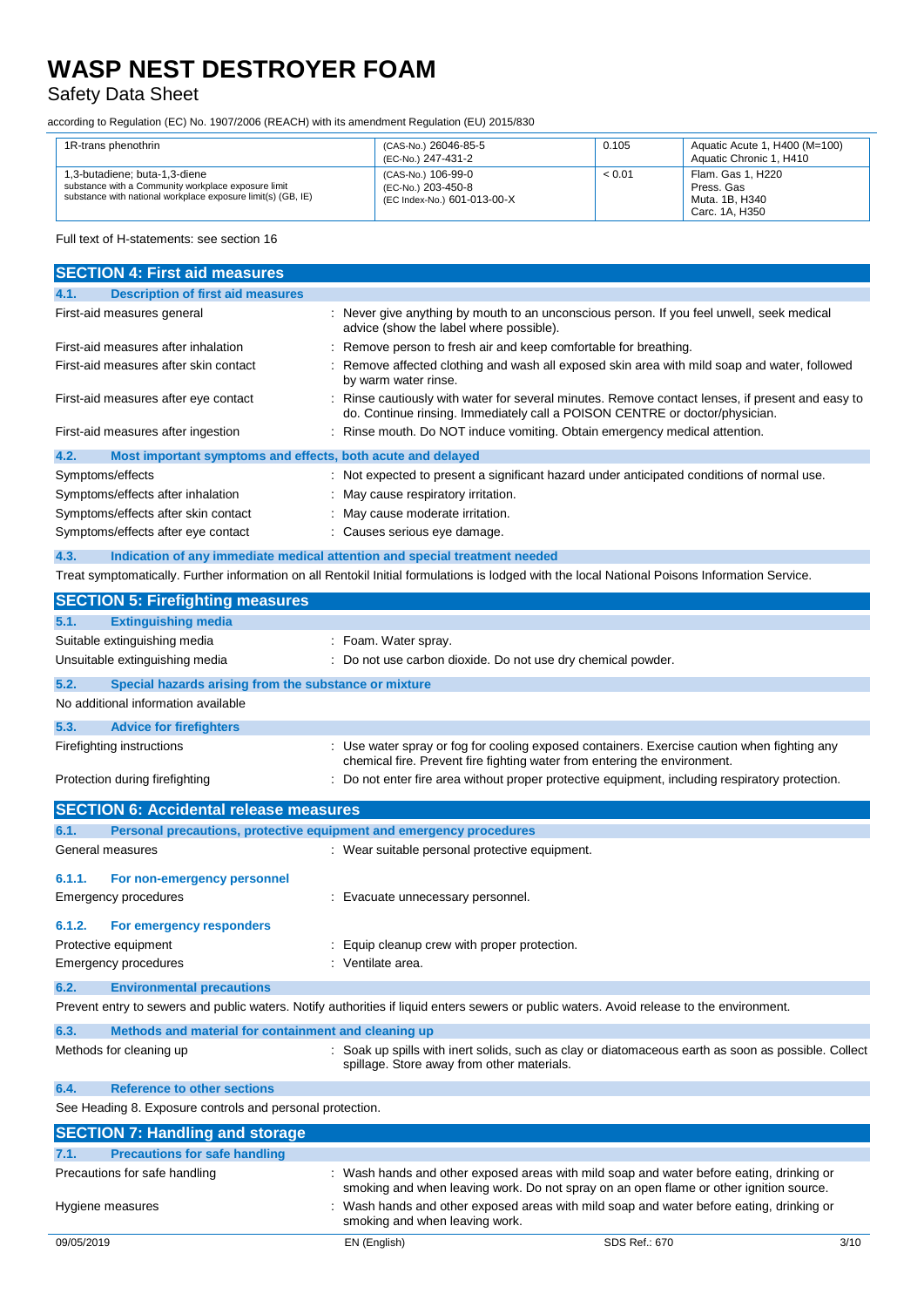Safety Data Sheet

according to Regulation (EC) No. 1907/2006 (REACH) with its amendment Regulation (EU) 2015/830

| 7.2.         | Conditions for safe storage, including any incompatibilities |                                                                                                                                                                                                                                                                                                                                                                               |
|--------------|--------------------------------------------------------------|-------------------------------------------------------------------------------------------------------------------------------------------------------------------------------------------------------------------------------------------------------------------------------------------------------------------------------------------------------------------------------|
|              | Storage conditions                                           | : Keep only in the original container in a cool, well ventilated place away from : Store in original<br>container. Do not expose to temperatures exceeding 50 °C/ 122 °F, Keep away from food,<br>drink and animal feedingstuffs, Keep out of reach of children, Protect from heat and direct<br>sunlight, Store in a dry place, Store in a well-ventilated place. Keep cool. |
|              | Incompatible materials                                       | : Sources of ignition. Direct sunlight.                                                                                                                                                                                                                                                                                                                                       |
| 7.3.         | <b>Specific end use(s)</b>                                   |                                                                                                                                                                                                                                                                                                                                                                               |
| Insecticide. |                                                              |                                                                                                                                                                                                                                                                                                                                                                               |

#### **SECTION 8: Exposure controls/personal protection**

#### **8.1. Control parameters**

**Petroleum gases, liquefied; Petroleum gas; [A complex combination of hydrocarbons produced by the distillation of crude oil. It consists of hydrocarbons having carbon numbers predominantly in the range of C3 through C7 and boiling in the range of approximately– 40°C to 80°C (– 40°F to 176°F).] (68476-85-7)**

| Ireland                                  | Local name                             | Liquefied petroleum gas (LPG)                                                                                                                                |
|------------------------------------------|----------------------------------------|--------------------------------------------------------------------------------------------------------------------------------------------------------------|
| Ireland                                  | OEL (8 hours ref) (mg/m <sup>3</sup> ) | 1800 mg/m <sup>3</sup>                                                                                                                                       |
| Ireland                                  | OEL (8 hours ref) (ppm)                | 1000 ppm                                                                                                                                                     |
| Ireland                                  | OEL (15 min ref) (mg/m3)               | 2250 mg/m <sup>3</sup>                                                                                                                                       |
| Ireland                                  | OEL (15 min ref) (ppm)                 | 1250 ppm                                                                                                                                                     |
| <b>United Kingdom</b>                    | Local name                             | Liquefied petroleum gas                                                                                                                                      |
| United Kingdom                           | WEL TWA (mg/m <sup>3</sup> )           | 1750 mg/m <sup>3</sup>                                                                                                                                       |
| United Kingdom                           | WEL TWA (ppm)                          | 1000 ppm                                                                                                                                                     |
| United Kingdom                           | WEL STEL (mg/m <sup>3</sup> )          | $2180$ mg/m <sup>3</sup>                                                                                                                                     |
| <b>United Kingdom</b>                    | WEL STEL (ppm)                         | 1250 ppm                                                                                                                                                     |
| <b>United Kingdom</b>                    | Remark (WEL)                           | Carc (Capable of causing cancer and/or heritable<br>genetic damage. See paragraphs 49-51) (only applies<br>if LPG contains more than 0.1% of buta-1.3-diene) |
| 1,3-butadiene; buta-1,3-diene (106-99-0) |                                        |                                                                                                                                                              |
| EU                                       | Local name                             | 1.3-Butadiene                                                                                                                                                |
| EU                                       | IOELV TWA (mg/m <sup>3</sup> )         | $2.2 \,\mathrm{mg/m^3}$                                                                                                                                      |
| EU                                       | IOELV TWA (ppm)                        | 1 ppm                                                                                                                                                        |
| EU                                       | <b>Notes</b>                           | SCOEL Recommendations (2007)                                                                                                                                 |
| Ireland                                  | Local name                             | Buta-1,3-diene                                                                                                                                               |
| Ireland                                  | OEL (8 hours ref) (mg/m <sup>3</sup> ) | $2.2 \,\mathrm{mg/m^3}$                                                                                                                                      |
| Ireland                                  | OEL (8 hours ref) (ppm)                | 1 ppm                                                                                                                                                        |
| Ireland                                  | Notes (IE)                             | Carc.1A, Muta.1B                                                                                                                                             |
| United Kingdom                           | Local name                             | Buta-1,3-diene                                                                                                                                               |
| United Kingdom                           | WEL TWA (mg/m <sup>3</sup> )           | $22 \text{ mg/m}^3$                                                                                                                                          |
| <b>United Kingdom</b>                    | WEL TWA (ppm)                          | 10 ppm                                                                                                                                                       |
| <b>United Kingdom</b>                    | Remark (WEL)                           | Carc (Capable of causing cancer and/or heritable<br>genetic damage. See paragraphs 49-51)                                                                    |

#### **8.2. Exposure controls**

#### **Personal protective equipment:**

Avoid all unnecessary exposure.

#### **Hand protection:**

Wear protective gloves.

#### **Eye protection:**

Chemical goggles or safety glasses

#### **Respiratory protection:**

Wear appropriate mask

#### **Other information:**

Do not eat, drink or smoke during use.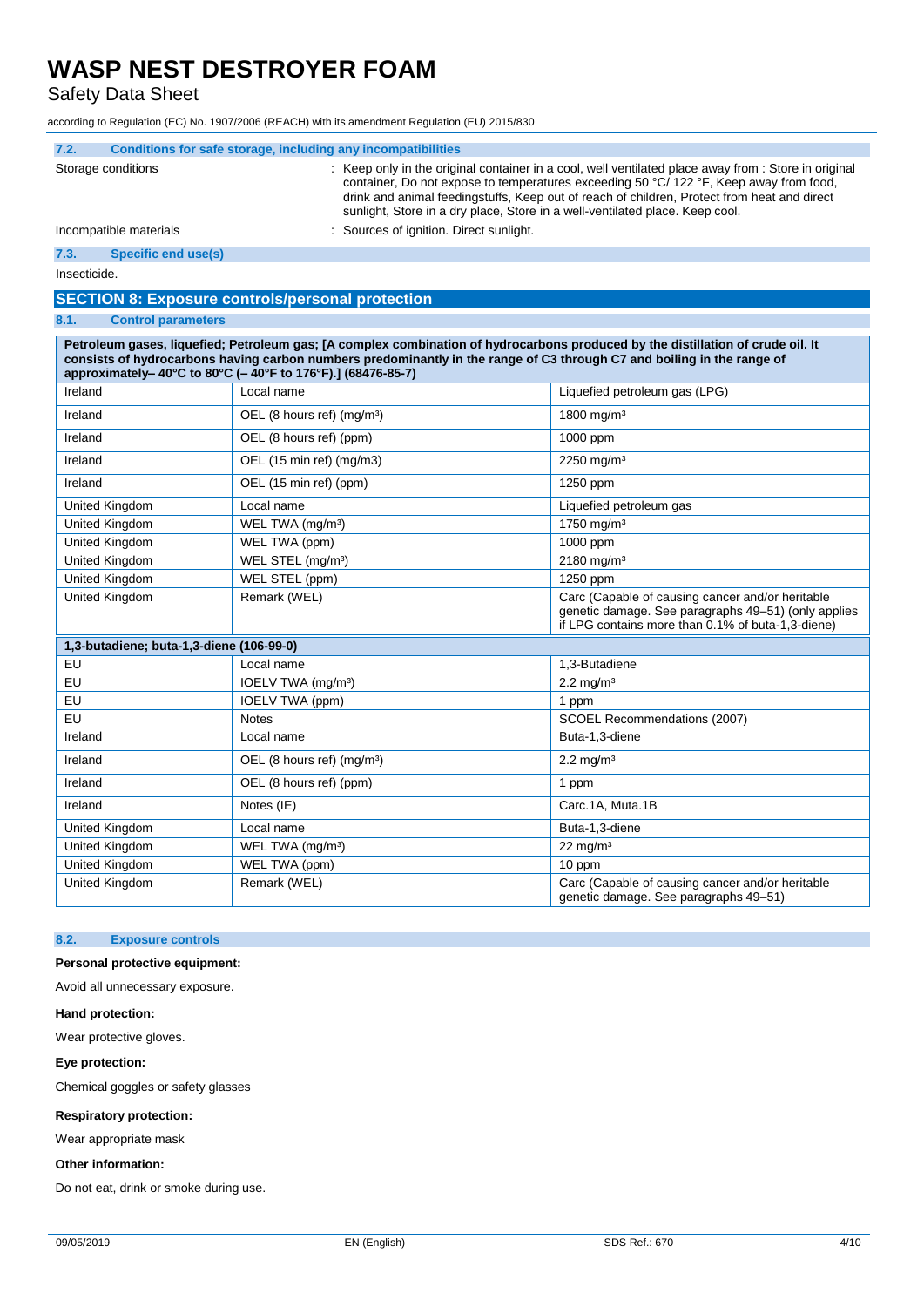Safety Data Sheet

according to Regulation (EC) No. 1907/2006 (REACH) with its amendment Regulation (EU) 2015/830

| <b>SECTION 9: Physical and chemical properties</b>            |                                    |  |
|---------------------------------------------------------------|------------------------------------|--|
| Information on basic physical and chemical properties<br>9.1. |                                    |  |
| Physical state                                                | : Liquid                           |  |
| Appearance                                                    | Colourless liquid.                 |  |
| Colour                                                        | Colourless.                        |  |
| Odour                                                         | kerosene type.                     |  |
| Odour threshold                                               | No data available                  |  |
| рH                                                            | $7 - 9$                            |  |
| Relative evaporation rate (butylacetate=1)                    | No data available                  |  |
| Melting point                                                 | No data available                  |  |
| Freezing point                                                | No data available                  |  |
| Boiling point                                                 | -2 - -45 °C for aerosol propellent |  |
| Flash point                                                   | No data available                  |  |
| Auto-ignition temperature                                     | No data available                  |  |
| Decomposition temperature                                     | No data available                  |  |
| Flammability (solid, gas)                                     | Non flammable.                     |  |
| Vapour pressure                                               | No data available                  |  |
| Relative vapour density at 20 °C                              | No data available                  |  |
| Relative density                                              | 0.9                                |  |
| Solubility                                                    | No data available                  |  |
| Log Pow                                                       | No data available                  |  |
| Viscosity, kinematic                                          | No data available                  |  |
| No data available<br>Viscosity, dynamic                       |                                    |  |
| No data available<br>Explosive properties                     |                                    |  |
| No data available<br>Oxidising properties                     |                                    |  |
| Explosive limits<br>No data available                         |                                    |  |
| <b>Other information</b><br>9.2.                              |                                    |  |
| No additional information available                           |                                    |  |
| <b>SECTION 10: Stability and reactivity</b>                   |                                    |  |
| 10.1.<br><b>Reactivity</b>                                    |                                    |  |
| No additional information available                           |                                    |  |
| 10.2.<br><b>Chemical stability</b>                            |                                    |  |
| Not established.                                              |                                    |  |
| 10.3.<br><b>Possibility of hazardous reactions</b>            |                                    |  |
| Not established.                                              |                                    |  |
| 10.4.<br><b>Conditions to avoid</b>                           |                                    |  |
| Direct sunlight. Extremely high or low temperatures.          |                                    |  |
| 10.5.<br><b>Incompatible materials</b>                        |                                    |  |
| Strong acids. Strong bases.                                   |                                    |  |
| 10.6.<br><b>Hazardous decomposition products</b>              |                                    |  |
| Fume, Carbon monoxide, Carbon dioxide.                        |                                    |  |
| <b>SECTION 11: Toxicological information</b>                  |                                    |  |
| <b>Information on toxicological effects</b><br>11.1.          |                                    |  |

| Acute toxicity                   | Not classified. Not classified.<br>÷.                              |
|----------------------------------|--------------------------------------------------------------------|
| 1R-trans phenothrin (26046-85-5) |                                                                    |
| LD50 oral rat                    | 5000 mg/kg                                                         |
| LD50 dermal                      | $\geq$ 2000 g/kg                                                   |
| LC50 inhalation rat (mg/l)       | $≥ 2.1$ mg/l/4h                                                    |
| Skin corrosion/irritation        | : Not classified                                                   |
|                                  | pH: 7 - 9                                                          |
| Additional information           | : Based on available data, the classification criteria are not met |
| Serious eye damage/irritation    | : Causes serious eye damage.                                       |
|                                  | pH: 7 - 9                                                          |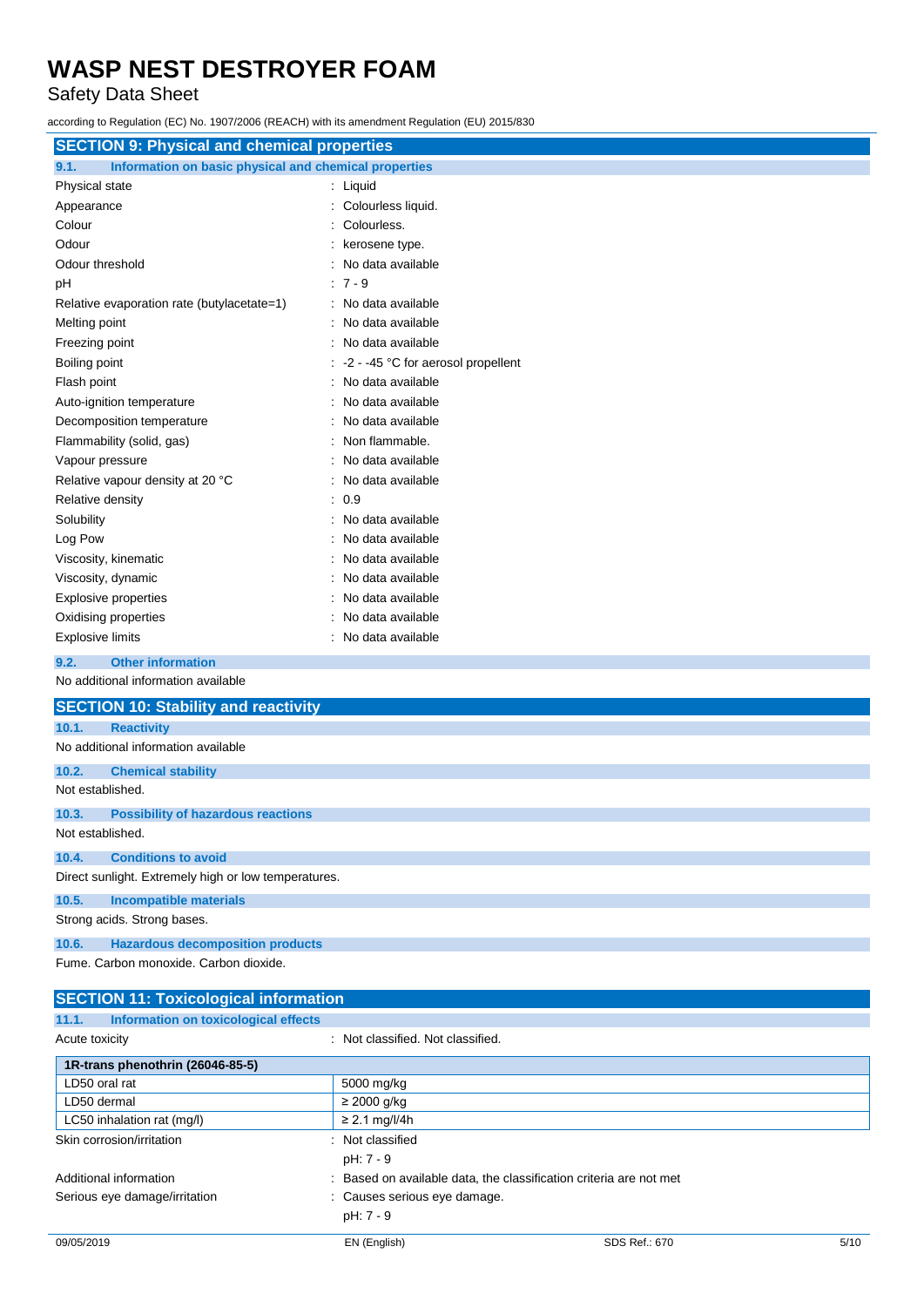## Safety Data Sheet

according to Regulation (EC) No. 1907/2006 (REACH) with its amendment Regulation (EU) 2015/830

| Respiratory or skin sensitisation          | : Not classified                                                   |
|--------------------------------------------|--------------------------------------------------------------------|
| Additional information                     | : Based on available data, the classification criteria are not met |
| Germ cell mutagenicity                     | : Not classified                                                   |
|                                            | Based on available data, the classification criteria are not met   |
| Carcinogenicity                            | : Not classified                                                   |
| Additional information                     | : Based on available data, the classification criteria are not met |
| Reproductive toxicity                      | : Not classified                                                   |
| Additional information                     | : Based on available data, the classification criteria are not met |
| STOT-single exposure                       | : Not classified                                                   |
| Additional information                     | : Based on available data, the classification criteria are not met |
| STOT-repeated exposure                     | : Not classified                                                   |
| Additional information                     | : Based on available data, the classification criteria are not met |
| Aspiration hazard                          | : Not classified                                                   |
| Additional information                     | : Based on available data, the classification criteria are not met |
| <b>WASP NEST DESTROYER FOAM</b>            |                                                                    |
| Vaporizer                                  | Aerosol                                                            |
| Potential adverse human health effects and | : Harmful if inhaled.                                              |

Potential adverse human health effects and symptoms

| <b>SECTION 12: Ecological information</b>          |                                                                                                                                                                                                       |
|----------------------------------------------------|-------------------------------------------------------------------------------------------------------------------------------------------------------------------------------------------------------|
| 12.1.<br><b>Toxicity</b>                           |                                                                                                                                                                                                       |
| Ecology - water                                    | : Very toxic to aquatic life.                                                                                                                                                                         |
| <b>Tetramethrin (7696-12-0)</b>                    |                                                                                                                                                                                                       |
| LC50 fish 1                                        | $0.0037$ mg/l                                                                                                                                                                                         |
| LC50 other aquatic organisms 2                     | $0.94$ mg/l                                                                                                                                                                                           |
| EC50 Daphnia 1                                     | $0.11$ mg/l                                                                                                                                                                                           |
| 1R-trans phenothrin (26046-85-5)                   |                                                                                                                                                                                                       |
| LC50 fish 1                                        | $2.7 \mu g/l$                                                                                                                                                                                         |
| EC50 Daphnia 1                                     | $4.3 \mu g/l$                                                                                                                                                                                         |
| 12.2.                                              |                                                                                                                                                                                                       |
| <b>Persistence and degradability</b>               |                                                                                                                                                                                                       |
| <b>WASP NEST DESTROYER FOAM</b>                    |                                                                                                                                                                                                       |
| Persistence and degradability                      | Not established.                                                                                                                                                                                      |
| 12.3.<br><b>Bioaccumulative potential</b>          |                                                                                                                                                                                                       |
| <b>WASP NEST DESTROYER FOAM</b>                    |                                                                                                                                                                                                       |
| Bioaccumulative potential                          | Not established.                                                                                                                                                                                      |
| <b>Mobility in soil</b><br>12.4.                   |                                                                                                                                                                                                       |
| No additional information available                |                                                                                                                                                                                                       |
| <b>Results of PBT and vPvB assessment</b><br>12.5. |                                                                                                                                                                                                       |
| No additional information available                |                                                                                                                                                                                                       |
| <b>Other adverse effects</b><br>12.6.              |                                                                                                                                                                                                       |
| Additional information                             | Avoid release to the environment.                                                                                                                                                                     |
|                                                    |                                                                                                                                                                                                       |
| <b>SECTION 13: Disposal considerations</b>         |                                                                                                                                                                                                       |
| 13.1.<br><b>Waste treatment methods</b>            |                                                                                                                                                                                                       |
| Product/Packaging disposal recommendations         | This product is for amateur use and can be disposed of as normal household waste. However,<br>if used in a place of work, any product and empty container must be disposed of as controlled<br>waste. |

Ecology - waste materials **Example 20** in Avoid release to the environment.

## **SECTION 14: Transport information** In accordance with ADR / IMDG / IATA / ADN / RID

| 14.1.         | <b>UN number</b> |        |
|---------------|------------------|--------|
| UN-No. (ADR)  |                  | : 1950 |
| UN-No. (IMDG) |                  | : 1950 |
|               |                  |        |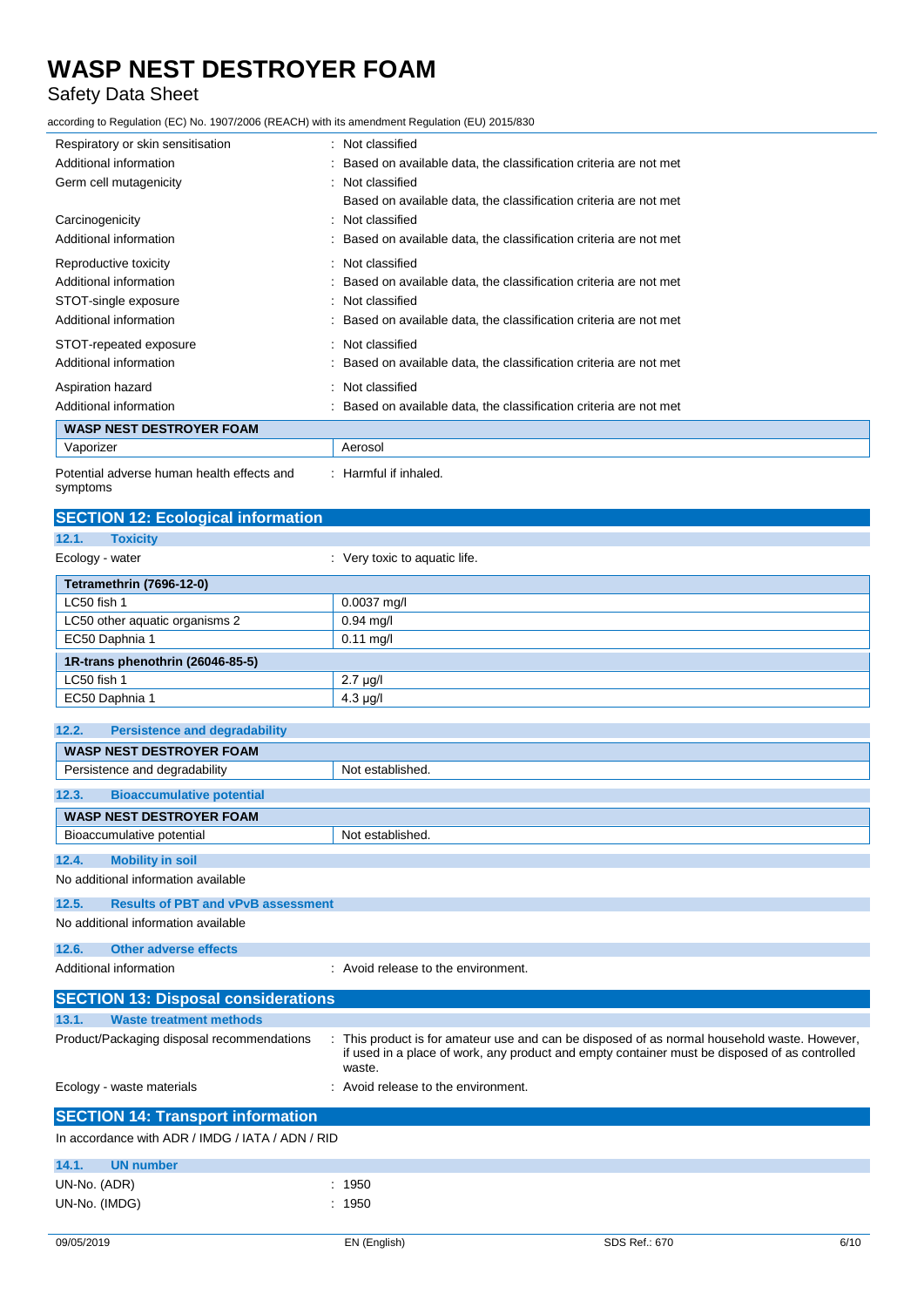## Safety Data Sheet

| according to Regulation (EC) No. 1907/2006 (REACH) with its amendment Regulation (EU) 2015/830 |                                                                                                          |
|------------------------------------------------------------------------------------------------|----------------------------------------------------------------------------------------------------------|
| UN-No. (IATA)                                                                                  | : 1950                                                                                                   |
| UN-No. (ADN)                                                                                   | : 1950                                                                                                   |
| UN-No. (RID)                                                                                   | : 1950                                                                                                   |
| 14.2.<br><b>UN proper shipping name</b>                                                        |                                                                                                          |
| Proper Shipping Name (ADR)                                                                     | : AEROSOLS                                                                                               |
| Proper Shipping Name (IMDG)                                                                    | : AEROSOLS                                                                                               |
| Proper Shipping Name (IATA)                                                                    | : Aerosols, flammable                                                                                    |
| Proper Shipping Name (ADN)                                                                     | : AEROSOLS                                                                                               |
| Proper Shipping Name (RID)                                                                     | : AEROSOLS                                                                                               |
| Transport document description (ADR)                                                           | : UN 1950 AEROSOLS, 2.1, (D), ENVIRONMENTALLY HAZARDOUS                                                  |
| Transport document description (IMDG)                                                          | : UN 1950 AEROSOLS, 2.1, MARINE POLLUTANT/ENVIRONMENTALLY HAZARDOUS                                      |
| Transport document description (IATA)                                                          | : UN 1950 Aerosols, flammable, 2.1, ENVIRONMENTALLY HAZARDOUS                                            |
| Transport document description (ADN)<br>Transport document description (RID)                   | : UN 1950 AEROSOLS, 2.1, ENVIRONMENTALLY HAZARDOUS<br>: UN 1950 AEROSOLS, 2.1, ENVIRONMENTALLY HAZARDOUS |
|                                                                                                |                                                                                                          |
| 14.3.<br><b>Transport hazard class(es)</b><br><b>ADR</b>                                       |                                                                                                          |
| Transport hazard class(es) (ADR)                                                               | : 2.1                                                                                                    |
| Danger labels (ADR)                                                                            | : 2.1,                                                                                                   |
|                                                                                                |                                                                                                          |
|                                                                                                |                                                                                                          |
| <b>IMDG</b>                                                                                    |                                                                                                          |
| Transport hazard class(es) (IMDG)                                                              | : 2.1                                                                                                    |
| Danger labels (IMDG)                                                                           | : 2.1,                                                                                                   |
|                                                                                                |                                                                                                          |
| <b>IATA</b>                                                                                    |                                                                                                          |
| Transport hazard class(es) (IATA)                                                              | $\therefore$ 2.1                                                                                         |
| Hazard labels (IATA)                                                                           | : 2.1,                                                                                                   |
|                                                                                                |                                                                                                          |
|                                                                                                | Y                                                                                                        |
| <b>ADN</b>                                                                                     |                                                                                                          |
| Transport hazard class(es) (ADN)                                                               | : 2.1                                                                                                    |
| Danger labels (ADN)                                                                            | : 2.1,                                                                                                   |
|                                                                                                |                                                                                                          |
|                                                                                                |                                                                                                          |
| <b>RID</b>                                                                                     |                                                                                                          |
| Transport hazard class(es) (RID)                                                               | : 2.1                                                                                                    |
| Danger labels (RID)                                                                            | : 2.1                                                                                                    |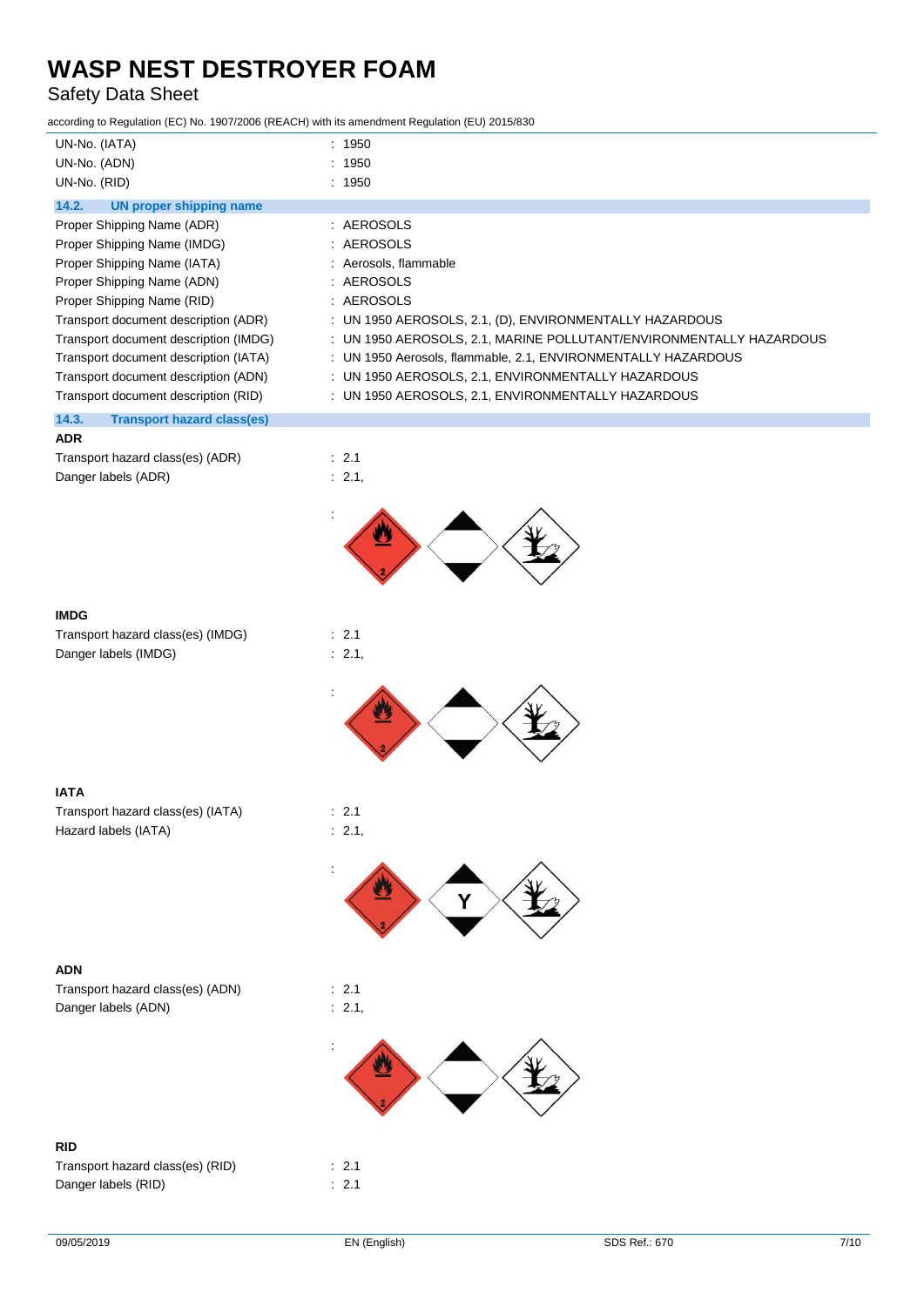Safety Data Sheet

according to Regulation (EC) No. 1907/2006 (REACH) with its amendment Regulation (EU) 2015/830

:



| <b>Packing group</b><br>14.4.         |                                          |
|---------------------------------------|------------------------------------------|
| Packing group (ADR)                   | $\therefore$ Not applicable              |
| Packing group (IMDG)                  | : Not applicable                         |
| Packing group (IATA)                  | : Not applicable                         |
| Packing group (ADN)                   | $\therefore$ Not applicable              |
| Packing group (RID)                   | $\therefore$ Not applicable              |
| 14.5.<br><b>Environmental hazards</b> |                                          |
| Dangerous for the environment         | : Yes                                    |
| Marine pollutant                      | : Yes                                    |
| Other information                     | : No supplementary information available |

| 14.6.<br><b>Special precautions for user</b>                               |                               |               |      |
|----------------------------------------------------------------------------|-------------------------------|---------------|------|
| - Overland transport                                                       |                               |               |      |
| Classification code (ADR)                                                  | : 5F                          |               |      |
| Special provisions (ADR)                                                   | : 190, 327, 344, 625          |               |      |
| Limited quantities (ADR)                                                   | $\therefore$ 11               |               |      |
| Excepted quantities (ADR)                                                  | $\pm 50$                      |               |      |
| Packing instructions (ADR)                                                 | : P207, LP02                  |               |      |
| Special packing provisions (ADR)                                           | : PP87, RR6, L2               |               |      |
| Mixed packing provisions (ADR)                                             | : MP9                         |               |      |
| Transport category (ADR)                                                   | $\therefore$ 2                |               |      |
| Special provisions for carriage - Packages<br>(ADR)                        | : V14                         |               |      |
| Special provisions for carriage - Loading,<br>unloading and handling (ADR) | : CV9, CV12                   |               |      |
| Special provisions for carriage - Operation<br>(ADR)                       | $:$ S <sub>2</sub>            |               |      |
| Tunnel restriction code (ADR)                                              | : D                           |               |      |
| - Transport by sea                                                         |                               |               |      |
| Special provisions (IMDG)                                                  | : 63, 190, 277, 327, 344, 959 |               |      |
| Limited quantities (IMDG)                                                  | : SP277                       |               |      |
| Excepted quantities (IMDG)                                                 | E0                            |               |      |
| Packing instructions (IMDG)                                                | : P207, LP02                  |               |      |
| Special packing provisions (IMDG)                                          | : PP87, L2                    |               |      |
| EmS-No. (Fire)                                                             | $: F-D$                       |               |      |
| EmS-No. (Spillage)                                                         | $: S-U$                       |               |      |
| Stowage category (IMDG)                                                    | : None                        |               |      |
| - Air transport                                                            |                               |               |      |
| PCA Excepted quantities (IATA)                                             | $\pm 50$                      |               |      |
| PCA Limited quantities (IATA)                                              | $:$ Y203                      |               |      |
| PCA limited quantity max net quantity (IATA)                               | : 30kgG                       |               |      |
| PCA packing instructions (IATA)                                            | : 203                         |               |      |
| PCA max net quantity (IATA)                                                | : 75kg                        |               |      |
| CAO packing instructions (IATA)                                            | : 203                         |               |      |
| CAO max net quantity (IATA)                                                | : 150kg                       |               |      |
| Special provisions (IATA)                                                  | $:$ A145, A167, A802          |               |      |
| ERG code (IATA)                                                            | : 10L                         |               |      |
| - Inland waterway transport                                                |                               |               |      |
| Classification code (ADN)                                                  | : 5F                          |               |      |
| Special provisions (ADN)                                                   | : 19, 327, 344, 625           |               |      |
| Limited quantities (ADN)                                                   | : 1 L                         |               |      |
| 09/05/2019                                                                 | EN (English)                  | SDS Ref.: 670 | 8/1C |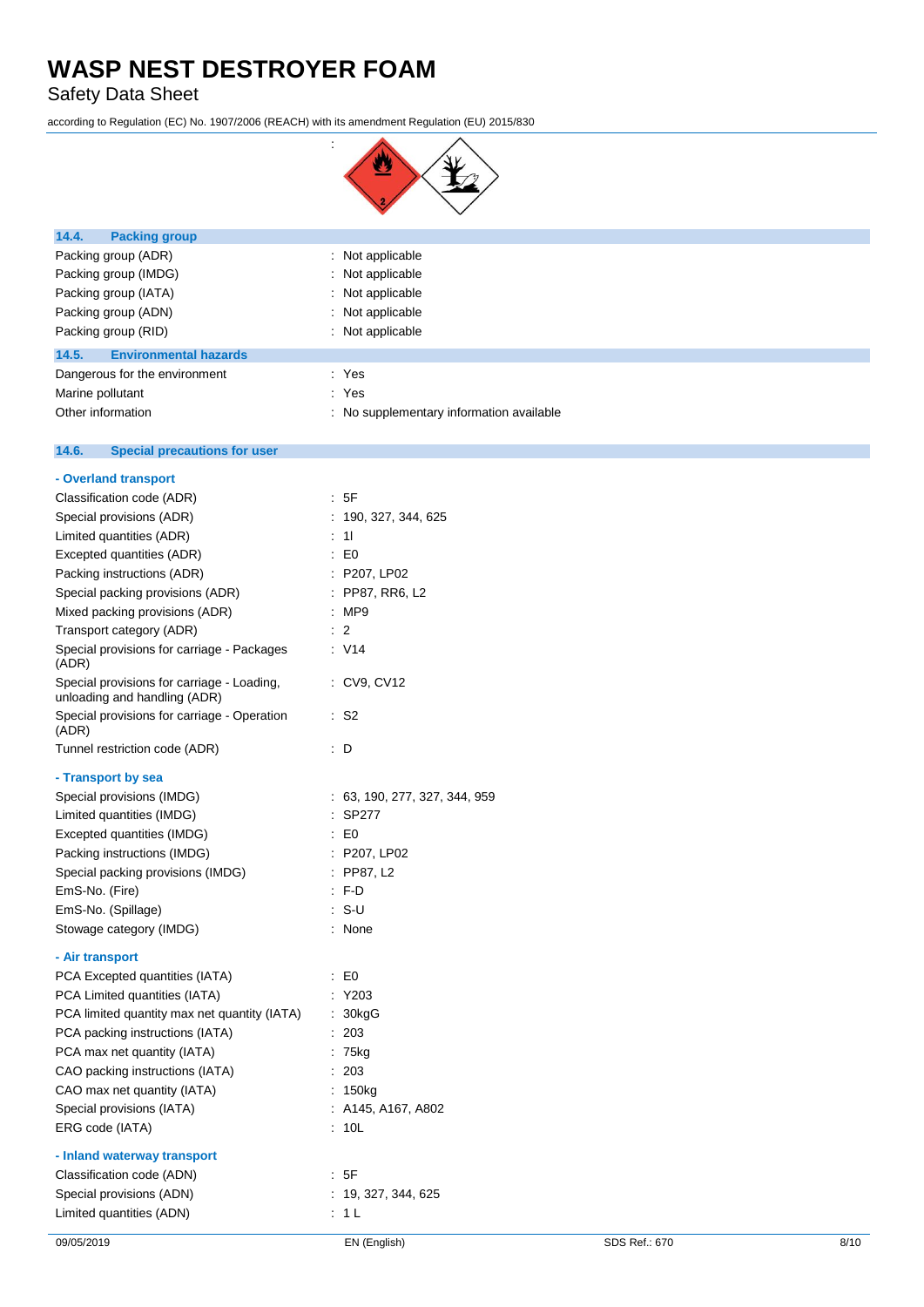## Safety Data Sheet

according to Regulation (EC) No. 1907/2006 (REACH) with its amendment Regulation (EU) 2015/830

| Excepted quantities (ADN)                                                  | $\mathbf{E}$ EQ      |
|----------------------------------------------------------------------------|----------------------|
| Equipment required (ADN)                                                   | $:$ PP, EX, A        |
| Ventilation (ADN)                                                          | : VE01, VE04         |
| Number of blue cones/lights (ADN)                                          | : 1                  |
| - Rail transport                                                           |                      |
| Classification code (RID)                                                  | : 5F                 |
| Special provisions (RID)                                                   | : 190, 327, 344, 625 |
| Limited quantities (RID)                                                   | : 1L                 |
| Excepted quantities (RID)                                                  | : E0                 |
| Packing instructions (RID)                                                 | : P207, LP02         |
| Special packing provisions (RID)                                           | : PP87, RR6, L2      |
| Mixed packing provisions (RID)                                             | :MP9                 |
| Transport category (RID)                                                   | $\therefore$ 2       |
| Special provisions for carriage - Packages<br>(RID)                        | : W14                |
| Special provisions for carriage - Loading,<br>unloading and handling (RID) | : CW9, CW12          |
| Colis express (express parcels) (RID)                                      | CE2                  |
| Hazard identification number (RID)                                         | -23                  |

**14.7. Transport in bulk according to Annex II of Marpol and the IBC Code**

Not applicable

#### **SECTION 15: Regulatory information**

**15.1. Safety, health and environmental regulations/legislation specific for the substance or mixture**

#### **15.1.1. EU-Regulations**

Contains no REACH substances with Annex XVII restrictions Contains no substance on the REACH candidate list Contains no REACH Annex XIV substances

#### **15.1.2. National regulations**

No additional information available

#### **15.2. Chemical safety assessment**

No chemical safety assessment has been carried out

## **SECTION 16: Other information**

| Indication of changes:                |                                                    |          |                                                                                                                                                                                                                                                         |
|---------------------------------------|----------------------------------------------------|----------|---------------------------------------------------------------------------------------------------------------------------------------------------------------------------------------------------------------------------------------------------------|
|                                       | Date of issue                                      | Modified |                                                                                                                                                                                                                                                         |
| 2.2                                   | Precautionary<br>statements (CLP)                  | Modified |                                                                                                                                                                                                                                                         |
| Data sources                          | Regulation (EC) No 1907/2006.                      |          | : REGULATION (EC) No 1272/2008 OF THE EUROPEAN PARLIAMENT AND OF THE<br>COUNCIL of 16 December 2008 on classification, labelling and packaging of substances and<br>mixtures, amending and repealing Directives 67/548/EEC and 1999/45/EC, and amending |
| Other information                     | : None.                                            |          |                                                                                                                                                                                                                                                         |
| Full text of H- and EUH-statements:   |                                                    |          |                                                                                                                                                                                                                                                         |
| Acute Tox. 2 (Inhalation: dust, mist) | Acute toxicity (inhalation: dust, mist) Category 2 |          |                                                                                                                                                                                                                                                         |
|                                       |                                                    |          |                                                                                                                                                                                                                                                         |

| Acute Tox. 3 (Oral) | Acute toxicity (oral), Category 3                                 |  |
|---------------------|-------------------------------------------------------------------|--|
| Aerosol 1           | Aerosol, Category 1                                               |  |
| Aquatic Acute 1     | Hazardous to the aquatic environment - Acute Hazard, Category 1   |  |
| Aquatic Chronic 1   | Hazardous to the aquatic environment - Chronic Hazard, Category 1 |  |
| Carc. 1A            | Carcinogenicity, Category 1A                                      |  |
| Eye Dam. 1          | Serious eye damage/eye irritation, Category 1                     |  |
| Flam. Gas 1         | Flammable gases, Category 1                                       |  |
| Muta, 1B            | Germ cell mutagenicity, Category 1B                               |  |
| Ox. Sol. 3          | Oxidising Solids, Category 3                                      |  |
| Press, Gas          | Gases under pressure                                              |  |
| Press. Gas (Liq.)   | Gases under pressure : Liquefied gas                              |  |
|                     |                                                                   |  |